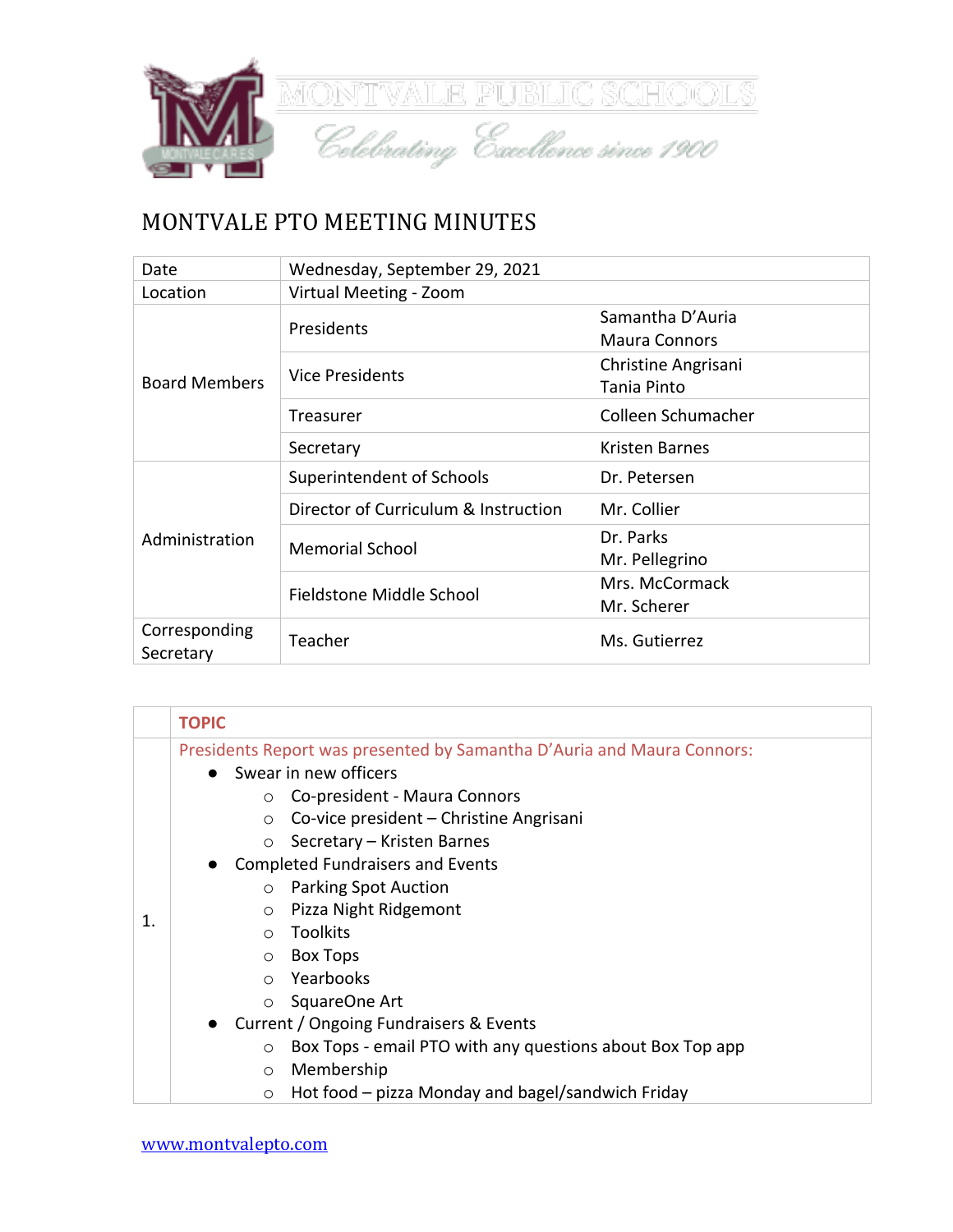# MONTVALE PTO MEETING

|    | Charleston Wrap - holiday shopping (replaced Yankee Candle fundraiser)<br>$\circ$       |  |  |
|----|-----------------------------------------------------------------------------------------|--|--|
|    | PTO donation button<br>$\circ$                                                          |  |  |
|    | Future Fundraisers and events (2021-2022 School Year)                                   |  |  |
|    | Ice Cream Social - October 1<br>$\circ$                                                 |  |  |
|    | Bookfair (FMS) - TBD<br>$\circ$                                                         |  |  |
|    | SquareOne Art<br>$\circ$                                                                |  |  |
|    | O Holiday Boutique - TBD                                                                |  |  |
|    | Basket Raffle - December 3 at community center<br>$\circ$                               |  |  |
|    | October 27 next PTO meeting                                                             |  |  |
|    | Thank you to Jessica Gray, Daniella Aiello and Alexandra Fischer                        |  |  |
|    | VP Report presented by Tania Pinto and Christine Angrisani:                             |  |  |
|    | Class parents                                                                           |  |  |
|    | Still could use some volunteers<br>$\circ$                                              |  |  |
|    | $\circ$ Online class directory – an email with link to a Google Form was sent out,      |  |  |
| 2. | will close Sunday night                                                                 |  |  |
|    | After the link closes, parents will need to fill out a hard copy of the form<br>$\circ$ |  |  |
|    | which class parents will assist with                                                    |  |  |
|    | o Class parents will help collect class funds and attend PTO meetings to                |  |  |
|    | report information back to the classes                                                  |  |  |
|    | FMS has class coordinators as well<br>$\circ$                                           |  |  |
|    | Treasurer's Report presented by Colleen Schumacher:                                     |  |  |
|    | Treasurer update:                                                                       |  |  |
|    | AJ's bagels - \$250<br>$\bullet$                                                        |  |  |
|    | Ridgemont - \$250<br>$\bullet$                                                          |  |  |
|    | Box Tops - \$830                                                                        |  |  |
| 3. | Toolkits - \$1041                                                                       |  |  |
|    | Yearbook - \$1147<br>$\bullet$                                                          |  |  |
|    | Parking Spot - \$600                                                                    |  |  |
|    | Dining Night - \$300                                                                    |  |  |
|    |                                                                                         |  |  |
|    | <b>Corresponding Secretary's Report:</b>                                                |  |  |
| 4. | Thank you for the teacher breakfast                                                     |  |  |
|    | Teacher volunteers coming to the Ice Cream Social                                       |  |  |
|    | The Administrators provided the following updates:                                      |  |  |
|    | Dr. Parks                                                                               |  |  |
|    | Upgrades to school - new signs, new paint, wanted to create bright environment          |  |  |
|    | Trying to make the year as normal as possible                                           |  |  |
| 5. | New lunch schedule – alternating between lunch in classrooms and multi purpose          |  |  |
|    | room                                                                                    |  |  |
|    | Ice cream trucks will be at the Ice Cream Social on Friday                              |  |  |
|    | Thank you for all the donated cereal boxes                                              |  |  |
|    | Park Ridge food pantry fundraiser<br>$\circ$                                            |  |  |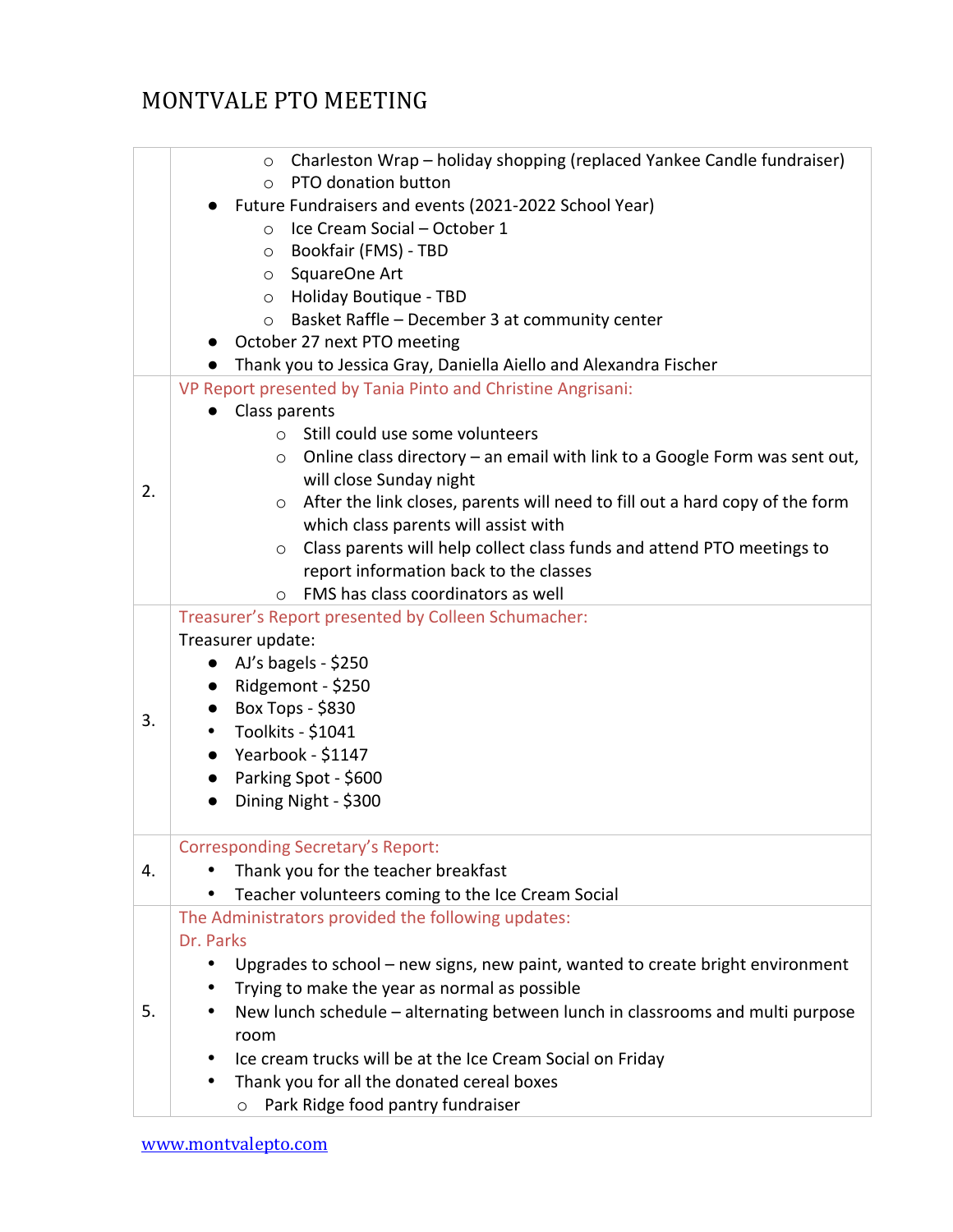

## MONTVALE PTO MEETING MINUTES

| ONTVALE PTO MEETING MINUTES                                                                                                                                        |  |  |
|--------------------------------------------------------------------------------------------------------------------------------------------------------------------|--|--|
| This Friday will be celebration and cereal boxes will be set up like dominoes<br>$\circ$                                                                           |  |  |
| Start Strong testing starts October 6 <sup>th</sup> for grade 4                                                                                                    |  |  |
| State testing since testing in spring was postponed<br>$\circ$                                                                                                     |  |  |
| Testing in math and language arts<br>$\circ$                                                                                                                       |  |  |
| October 11 <sup>th</sup> PD day for MES - focus will be on math resources and instructional                                                                        |  |  |
| support                                                                                                                                                            |  |  |
| Halloween celebrations - parade, police to come and talk about safety and best<br>٠                                                                                |  |  |
| practices                                                                                                                                                          |  |  |
| Lunch with principal - starting in October, Dr. Parks to visit homerooms and talk to<br>٠                                                                          |  |  |
| students about what they like about Memorial, want to see at Memorial and share                                                                                    |  |  |
| experiences together                                                                                                                                               |  |  |
| Mr. Pellegrino                                                                                                                                                     |  |  |
| Character Education - partner with NY Jets                                                                                                                         |  |  |
| Upstander of the month<br>$\circ$                                                                                                                                  |  |  |
| Teachers looking for acts of courage, compassion, leadership, someone<br>$\circ$                                                                                   |  |  |
| who stands up for someone who needs it                                                                                                                             |  |  |
| Teachers will fill out form and each month student is chosen at random<br>$\circ$                                                                                  |  |  |
| Student will win 2 tickets to a Jets game (in season) or a school prize<br>$\circ$                                                                                 |  |  |
| Follow @realmemorialmac on twitter<br>$\circ$<br>$\bullet$                                                                                                         |  |  |
| Clubs are coming back $-$ band, chorus, $4th$ grade safety, intramurals                                                                                            |  |  |
| Visit page on website to see more clubs<br>$\circ$<br>https://mes.montvalek8.org/parent-resources/co-curricular-activities                                         |  |  |
| Mrs. McCormack                                                                                                                                                     |  |  |
|                                                                                                                                                                    |  |  |
| Back to School Night was well attended<br><b>First author visit Stuart Gibbs</b>                                                                                   |  |  |
|                                                                                                                                                                    |  |  |
| Shared his experiences as an author and answered questions from students<br>$\circ$                                                                                |  |  |
| Staff is reading Generation Z Unfiltered: Facing Nine Hidden Challenges of the<br>بمالحوام وموجبين والمراجع والبريون والمحاجبات والرويين وللمراجع والمروا ويتمارين |  |  |

- Most Anxious Population to work into advisory, book discusses challenges and solutions
- Week of Respect starts Monday wear blue
- Grades 5-8 will take the Start Strong test
	- $\circ$  Math and language arts and  $6^{th}$  will also take Science

#### Mr. Scherer

- Sports and clubs are up and running
	- $\circ$  Yearbook and Battle of the Books

### Dr. Petersen

**BRIT ECETSEN**<br>Referendum presentation